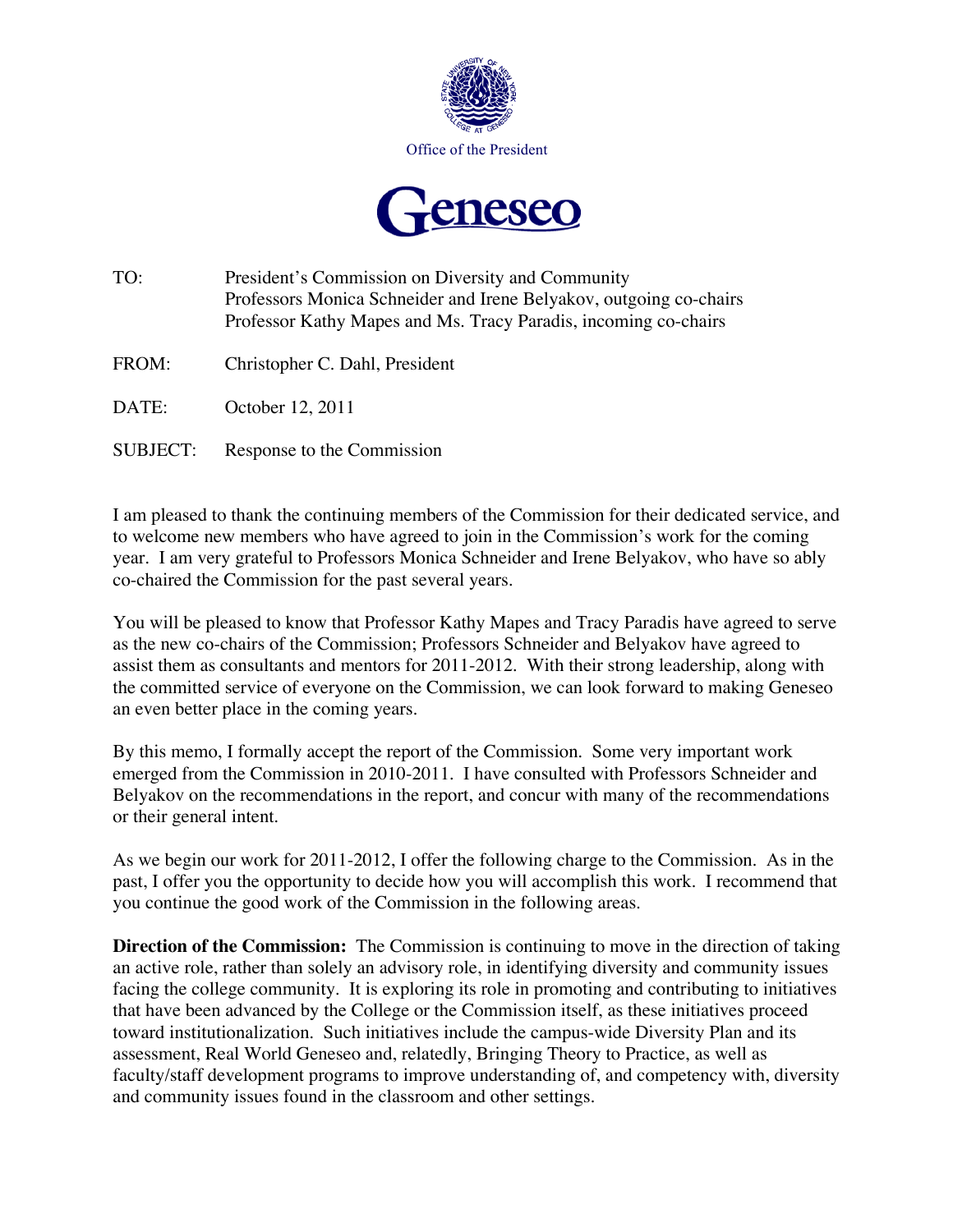To an extent, the evolution of this role for the Commission is still in progress and how the changing role develops may influence the structure of the Commission. One question to be answered is the role that Commission members will play in advocating for institutional adoption of initiatives and programs that began within the Commission. Another question is how Commission members can continue to contribute to initiatives and programs once they move into other institutional structures of the College to be implemented.

I agree with the recommendations of the co-chairs that the Commission should continue its efforts to be more thoroughly integrated and visible throughout the College by:

- including non-Commission members as members of subcommittees
- working in conjunction with other committees on campus, across College divisions
- co-sponsoring and supporting programs designed to address diversity and community issues

These efforts will be helpful in raising community awareness of the Commission's work and increasing the likelihood that the Commission will be seen as a resource and source of support by the College community.

**Student and Campus Engagement subcommittee:** The success of the continuing Real World Geneseo program must be preserved and enhanced, especially since it represents the sort of transformational experience called for in Bringing Theory to Practice. As the annual report points out, continued success depends upon the engagement of additional faculty members as retreat facilitators, seminar leaders, committed ancillary course teachers, and service learning mentors. The Provost and I need to explore the possibility of release time or other rewards to demonstrate the College's commitment to the program and encourage faculty to become involved. Other steps toward integrating the program into the curriculum include the possibility of appointing a program director, developing a permanent program name, and utilizing the Bringing Theory to Practice slot course to the advantage of the program.

It is important that assessment of Real World Geneseo continue. The several assessment mechanisms should be coordinated, probably by a program director, and the results reported to the Provost and the campus committee on assessment.

To the extent that the subcommittee members are relieved from the significant voluntary overload required for running the Real World Geneseo program, the subcommittee may turn its attention to strengthening the campus community's understanding of the PATH Awards. This may in turn increase the number and variety of nominations. The President's Office will again offer support for publicity and the selection process.

Another avenue that the subcommittee may want to pursue is pairing successful upper-level students with entering underrepresented students in mentoring relationships. One goal of these mentoring relationships would be to enhance the new students' connections to Geneseo and their retention. A question to be explored is whether both students in each pair should be minority students or whether the Presidential Scholars, several of whom are not members of protected classes, may be a resource for this initiative. Another possible source of mentors might be Geneseo's Multicultural Fellows program. The subcommittee should work with faculty members across campus who recognize the importance of creating these connections among their students, and who may be able to offer suggestions for mentoring relationships.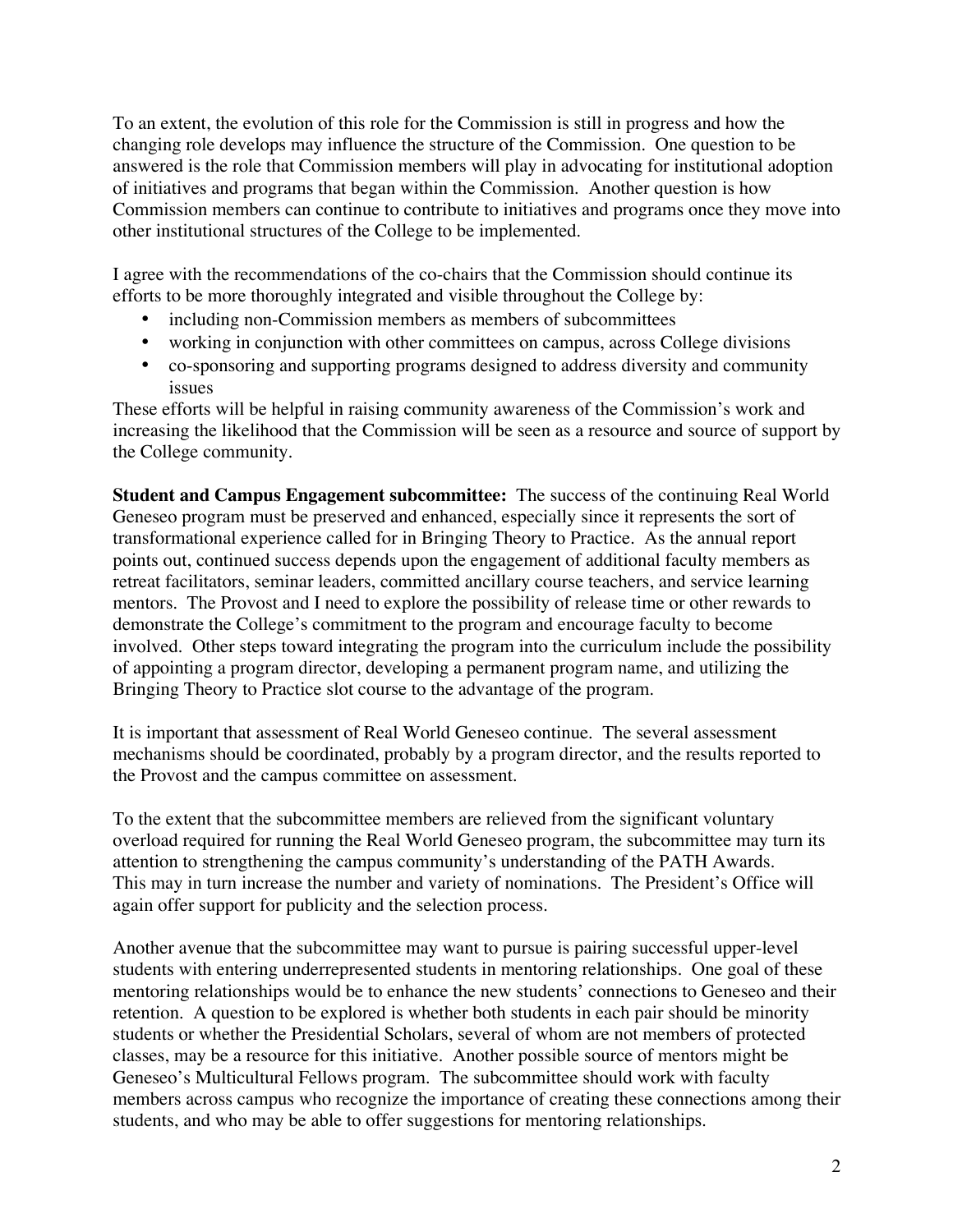The subcommittee members are to be commended for the effectiveness of their efforts and for successfully applying for system-level funding for Real World Geneseo.

**Assessment and Diversity Plan subcommittee:** The comprehensive Diversity Plan on which the subcommittee worked so diligently has been approved the Strategic Planning Group (SPG). The Diversity Plan was in fact included in the President's Annual Report to SUNY system administration in a crosswalk between Geneseo's programs and SUNY's strategic plan.

The Commission's Assessment Subcommittee will meet with the SPG within the next month to develop metrics for measuring the success of the Diversity Plan as it is implemented. The SPG will assign the objectives of the Plan to relevant campus committees and groups to develop action steps. The role of the Commission will be to advocate on behalf of the Diversity Plan, to encourage campus community members to embrace the Plan.

Certain questions that the Assessment subcommittee has been researching -- for example, the trend in retention rates and graduation rates for minority students – should be handed off to the Provost's Committee on Inclusive Excellence: The Recruitment, Retention, and Support of a Diverse Student Body. These data will assist the Inclusive Excellence Committee in achieving its goals. Monica Schneider is a member of the Provost's committee; through her, the Commission can follow the work of the Inclusive Excellence Committee and provide help as needed.

**Professional development subcommittee:** The subcommittee is to be commended for submitting a grant application to the Council for High Achieving Students for external funding. Although this application was not funded, it received sound feedback and should be revised and resubmitted. Also, there may be targeted Bringing Theory to Practice grants available. I encourage the Commission's subcommittees to continue grant writing.

Even without external funding, however, resources on campus such as the Teaching and Learning Center can be used to assist with faculty development programs in the area of diversity and community. Provost Long and David Parfitt should be included in the conversations. Programs should be designed for continuing faculty members as well as new faculty members. It may be more effective to provide the programs for small groups, such as departments or subsets of departments, rather than trying to stage a campus-wide training. These programs need not be developed from scratch; there are several models available that can be adapted to Geneseo and for which outside facilitators are available. Further, there are many Geneseo faculty members already embracing diversity in creative and effective ways in their courses; it may be that programs could be designed to allow these colleagues to share their successes with their peers on campus.

Some specific faculty development programs that might be re-visited include Safe Zone Training, working with international students, and working with students with mental health issues.